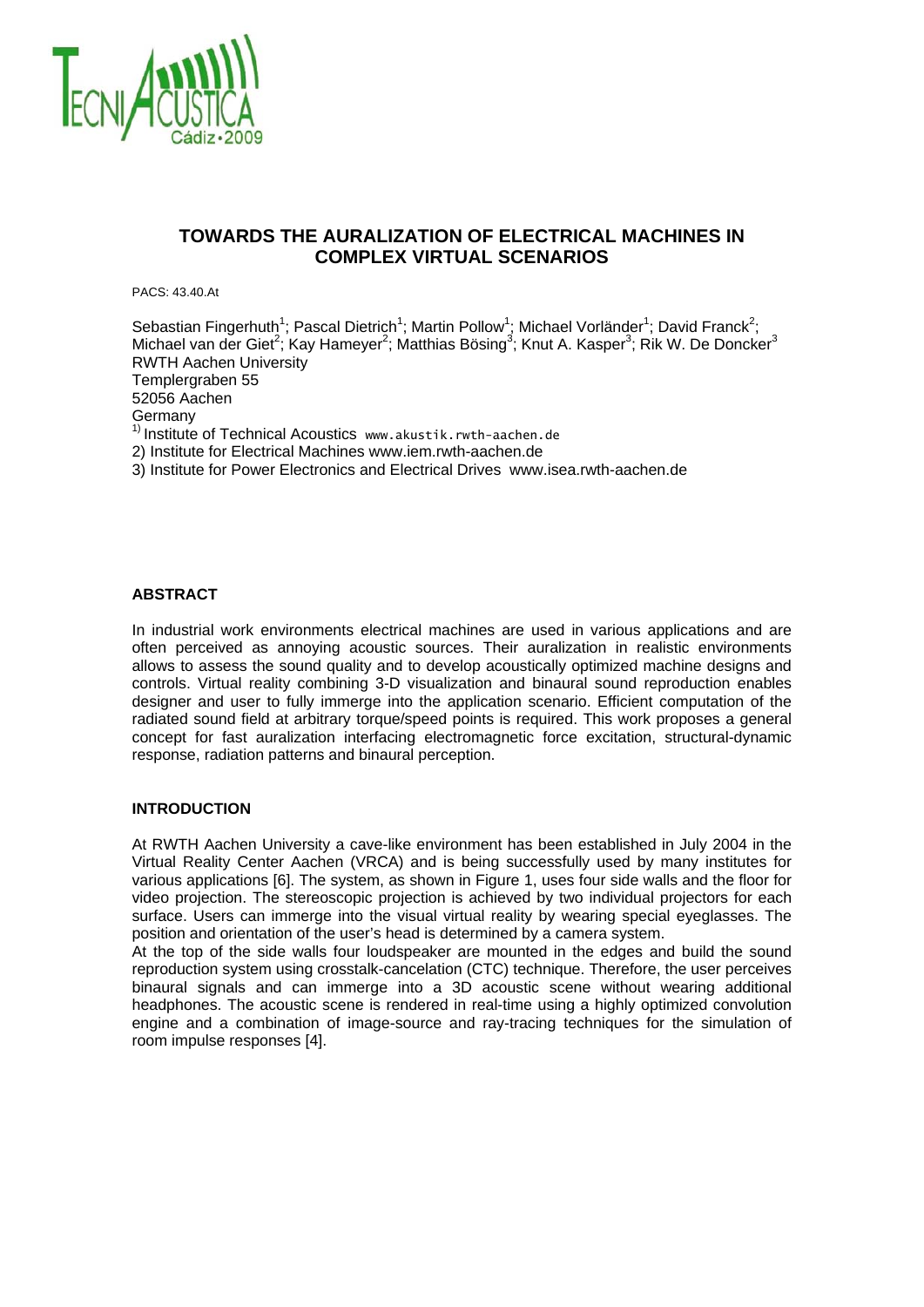



Figure 1: a) View of the CAVE-like environment at RWTH Aachen University. Dimensions:  $3.6x2.7x2.7 m<sup>3</sup>$ . b) User interacting with a virtual scenario of a manufacturing platform inside RWTH Aachen CAVE-like environment (taken from [6]).

For this particular system various 3D scenes have already been programmed but they mostly concentrate on the visual part as e.g. the manufacturing hall shown in Figure 1(b). These scenarios are already of high complexity and have to be acoustically modeled by many separate sound sources. The sound generation, transmission and the room influence have to be calculated for each source individually in order to obtain a plausible acoustic impression. As recent research developed techniques to include the radiation pattern of acoustic sources into the system, the basis for complete virtual prototyping of machines and realistic and interactive psycho-acoustic studies, before the actual manufacturing of a prototype, is given. The system is already capable to auralize such complexity in real-time if source signals and radiation pattern are available. Hence, the task remains to simulate the source signals and radiation patterns. Simulations of the electrical fields, structural dynamics and the radiation pattern require computational intensive calculations and cannot be done in real-time. This paper proposes a modularized concept to calculate binaural signals of a running electrical machine in a realistic environment of a machinery hall to optimize the computation time.

## **CONCEPT**

The proposed concept strictly separates between calculations to done during the phase when the user interacts with the scene (online) and calculation to bo done prior to the use (offline). The aim is to achieve real time capability by doing as little processing online as possible and pre-calculating the block behavior. All computational expensive simulations are processed offline. A finite number of conditions is simulated and intermediate conditions are interpolated. The granularity is determined by the desired psychoacoustic quality. The final results are synthesized based on this data. The four blocks of the block diagram as shown in Figure 2 are meant to be independent of each other and can be described in terms of transfer functions. Suitable interfaces, typically based on physical quantities, are defined. Inputs to the force excitation calculation are torque *T* and speed *n* . The resulting excitation forces *X* form the link to the structural simulations which then output the surface velocity  $v_s$ . This quantity is used to calculate the free-field radiation pattern in terms of sound pressure *p* and particle velocity *v* .

Finally, room simulations yield the binaural pressure signals  $p_{\text{bin}}$  including the room. Inside details of the first three blocks are given in the following sections. The room simulation is not further explained here. It is, for example, already used for the auralization of musical instruments in concert halls. This concept of modularization and independent calculation is also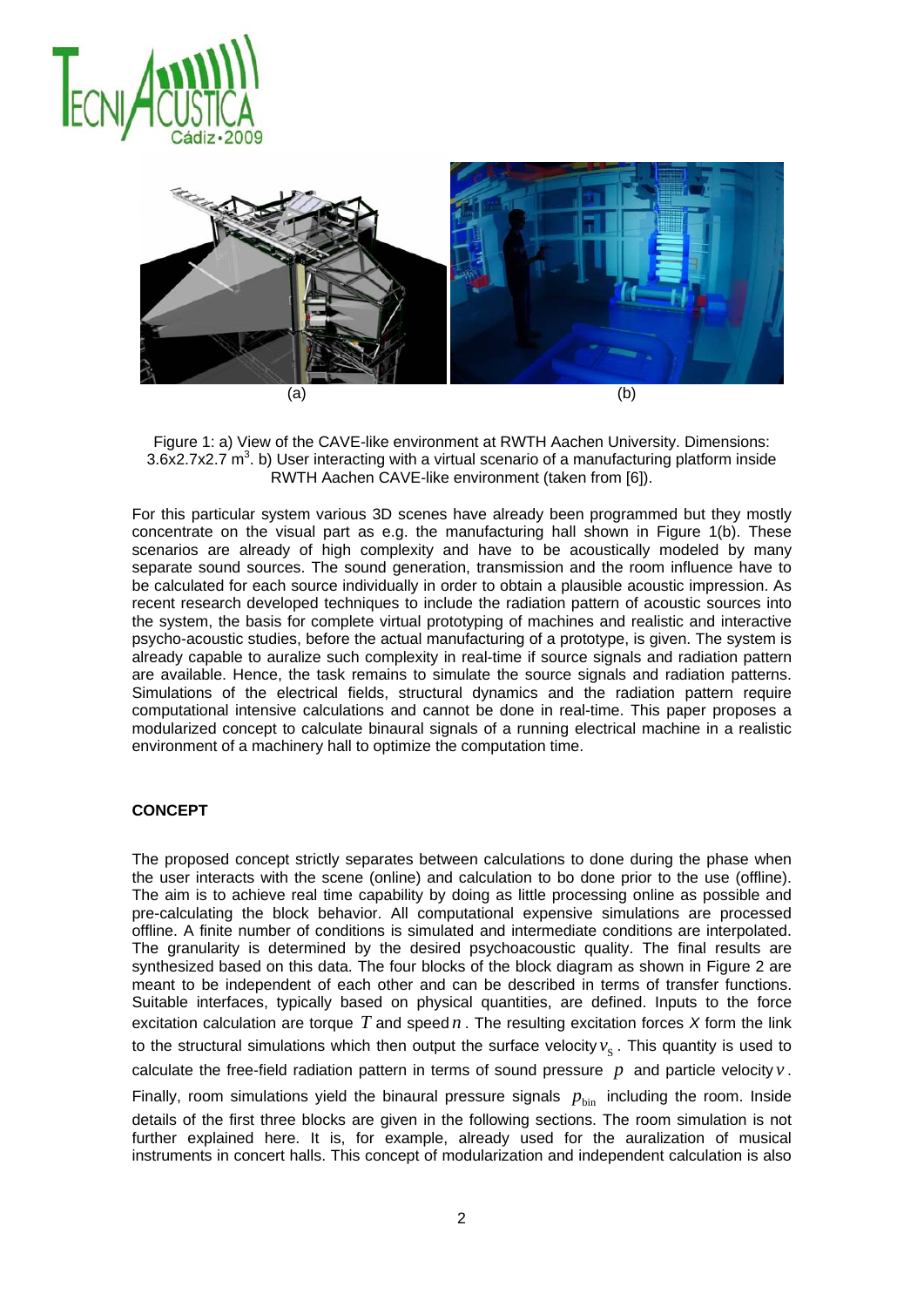

followed inside the room acoustic simulation software *RAVEN*, where *portals* are used to define interfaces between different rooms [9] which can be simulated independently.



Figure 2: Block diagram of the proposed concept including physical quantities used to exchange processed data.

## **FORCE EXCITATION**

In industrial applications, the most common electrical machines are induction machines and synchronous machines complemented by DC machines for miniature drive systems and switched reluctance machines for high speed applications. A tonal sound with a strong and disturbing high frequency content is common to most electrical machines. The acoustic spectrum of synchronous machines is often dominated by the frequency component equal to the number of stator slots multiplied by the mechanical speed. In switched reluctance machines the multiples of the number of rotor teeth times the mechanical speed are the main noise components. In induction machines, the interaction is more complex. However, early on tables have been developed which allow looking up the main exciting frequencies [3].

In the air gap between stator and rotor of an electrical machine, electrical power is converted into mechanical power and vice versa. Forces act on the air gap surface of stator and rotor. The constant component of the tangential force represents the desired torque while all fluctuating components of both radial and tangential force are a byproduct and a potential source of acoustic noise. Figure 3 shows a snapshot of the force acting on a stator pole of a synchronous machine.

Electromagnetic force can be calculated using analytical methods or numerical field computations. The latter one is nowadays typically used due to the greater accuracy. One method of numerical field computation is the finite element method (FEM) [11]. In principle, it can be used in two dimensions, or in three dimensions. To keep the computational effort as low as possible, 2D-methods are used whenever possible. If, for example the electrical machine is homogeneous in axial direction, 2D electromagnetic FEM can be used, if e.g. the rotor is skewed multiple 2D calculations are still more efficient than a complete 3D approach [2].As the structure of the electrical machine typically exhibits a 3D nature, the structural dynamic simulation is performed using 3D models. Therefore, the 2D forces are transformed to the 3D structural model [10].



Figure 3: Snapshot of force on stator.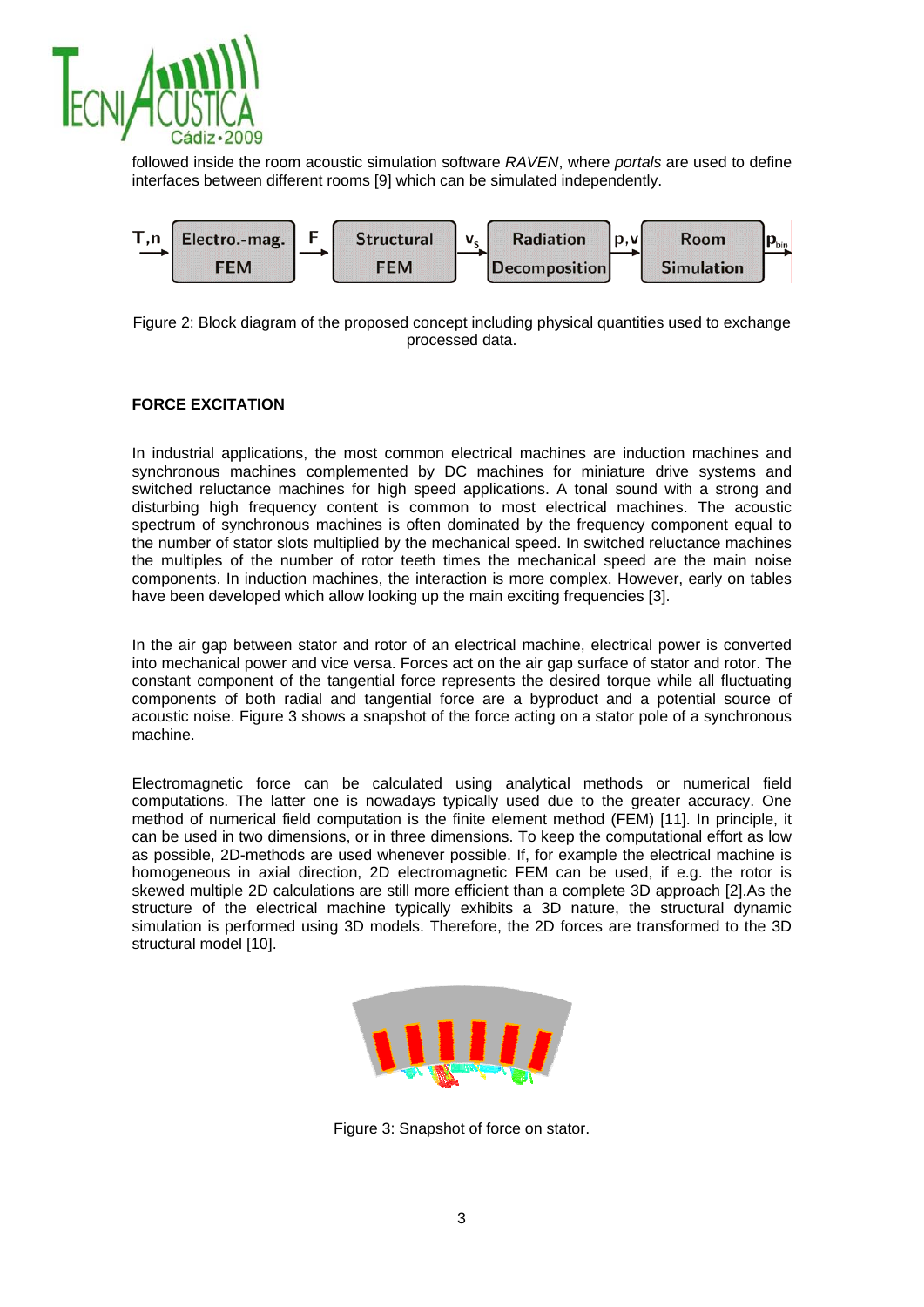



Figure 4: Schematic representation of the mode 0 excitation shape.

Figure 5: Schematic representation of the mode 10 excitation shape.

For analysis as well as for use in auralization the force is decomposed in the spatial and in the temporal domain. A schematic representation of the excitation shape of a mode 0 and a mode 10 (spatial decomposition) is given in Figures 4 and 5. Lower order modes in the force occur, for example, if the machine has a lower number of pole pairs of if the machine is eccentric.

In general, the force distribution  $f_{ d,M}( \alpha )$  in N/m along the air gap is described by the superposition of excitation modes  $m$  up to the  $M$ <sup>th</sup> spatial component as

$$
f_{d,M}(\alpha) = \sum_{m=0}^{M} \left( a_{d,m}(t) \cdot \cos(m\alpha) + b_{d,m}(t) \cdot \sin(m\alpha) \right)
$$
 (1)

where  $\alpha$  is the angle of a location in the air gap. Index  $d$  denotes the direction, i.e. radial ('r') or tangential ('t'). Here, the force is assumed to be constant in the axial direction with no axial component. The time dependent amplitude factors  $a_{d,m}(t)$  and  $b_{d,m}(t)$  are decomposed into their complex frequency components  $A_{d,m}(f)$  and  $B_{d,m}(f)$  [1]. These coefficients as a function of torque *T* and speed *n* operating points are the force input to the auralization process. They are calculated offline for the entire operation range. The likewise offline calculated structural and radiation transfer functions (cp. next sections) are then scaled according to the chosen operating point in real-time.

## **STRUCTURAL-DYNAMIC SIMULATION**

Based on the surface force density acting on the stator teeth obtained by the electromagnetic simulation, a structural-dynamic calculation is performed to determine the transfer functions from the radial force modes to the surface velocities,

$$
V = H \cdot F. \tag{2}
$$

Each element of the vector *F* represents the spectrum of one radial force mode, each element of the vector *V* is the spectrum of the velocity at one point on the machine surface. Hence each element of the matrix *H* represents one transfer function and the entire matrix describes the structural behavior sufficiently.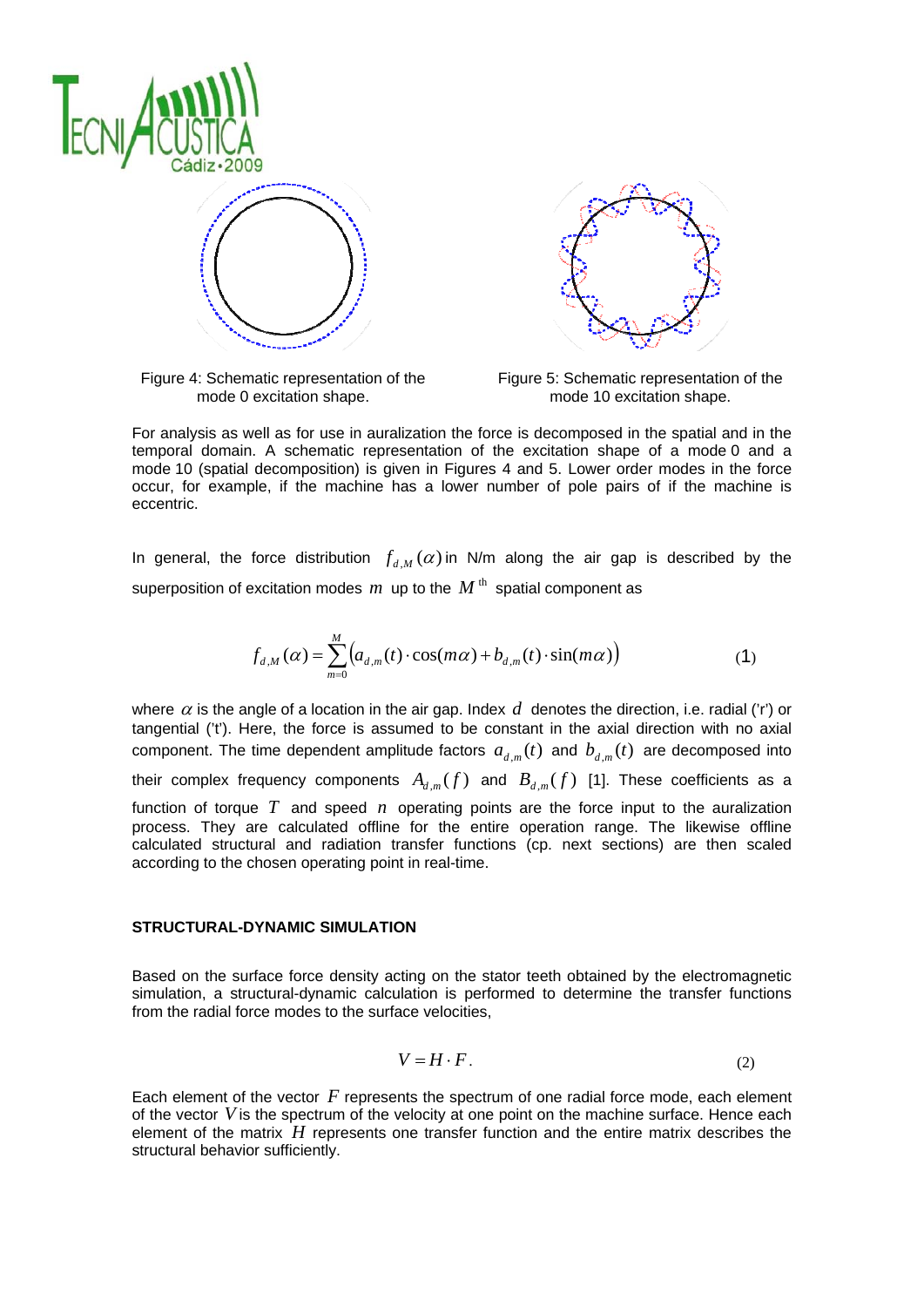

For complex structures, such as electrical machines, the finite element method is usually applied for the calculation of such transfer functions. Thus a three-dimensional model of the complete mechanical structure is built. The deformation of the stator can be represented as the displacement of each node of the mechanical finite element model summarized in the vector *D* . This leads to the matrix formulation of the equation of motion:

$$
KD + C\dot{D} + M\ddot{D} = F \tag{3}
$$

where the vector  $F$  represents the exciting forces at the nodes of the model,  $K$  the global stiffness matrix, *M* the mass matrix, and *C* the damping matrix. Due to the spectral composition of the exciting force waves, see section *Force Excitation*, the equation of motion can be evaluated for single frequencies as a harmonic analysis, which simplifies the calculation of the derivation:

$$
D(K + j\omega C - \omega^2 M) = F \tag{4}
$$

Since the exciting forces consist of only a few frequencies, such a harmonic analysis greatly reduces the computational effort compared to a transient analysis. A further reduction can be achieved by using modal superposition, compare [8]. In a first step, the eigenfrequencies (eigenvalues) and eigenmodes (eigenvectors) of the structure are calculated. By considering only the eigenfrequencies within the acoustic range, eq. 4 can be transformed so that finally only one mass-spring-damper problem has to be solved per eigenmode. To effectively combine harmonic analysis and modal superposition, many finite element tools allow for a clustering of the investigated frequencies around the eigenfrequencies instead of using a fixed interval. That way, the required number of computations can be kept as low as possible.

Performing such an analysis for an excitation of the structure with one of the spatial force modes with the amplitude 1 N yields one element of the matrix *H* from eq. 2. Thus it takes some time to compute the entire matrix. But all these calculations can be done prior to the real time virtual reality simulation. The transfer functions are then stored in look-up tables and during run-time a simple multiplication with the exciting force mode magnitude and phase is sufficient to determine the surface velocities, which are the input signals for the radiation calculation.

## **AURALIZATION**

Based on the surface velocity the radiation pattern of the machine has to be calculated. This can be done using different approaches. The boundary element method (BEM) allows calculating the radiation of an arbitrary vibrating surface, which has to be sampled spatially on a sufficient dense mesh. These discrete surface velocity values are used to compute the sound pressure at any arbitrary distance. The BEM is a computationally expensive method and requires a large amount of memory. As for a realistic auralization the machines have to be simulated in many different running conditions and frequency ranges (cf. section *Concept*), the total computation time required can be very high. Alternatively, auralization can be done by decomposing the surface velocity into a weighted set of orthonormal base functions. Depending on the geometry of the vibrating body, cylindrical or spherical harmonics can be used as suitable base functions. The total surface velocity can then be expressed as a superposition of these base functions weighted with the calculated coefficients. Spherical harmonics have already been used to investigate radiation patterns of musical instruments by Pollow et. al. [7].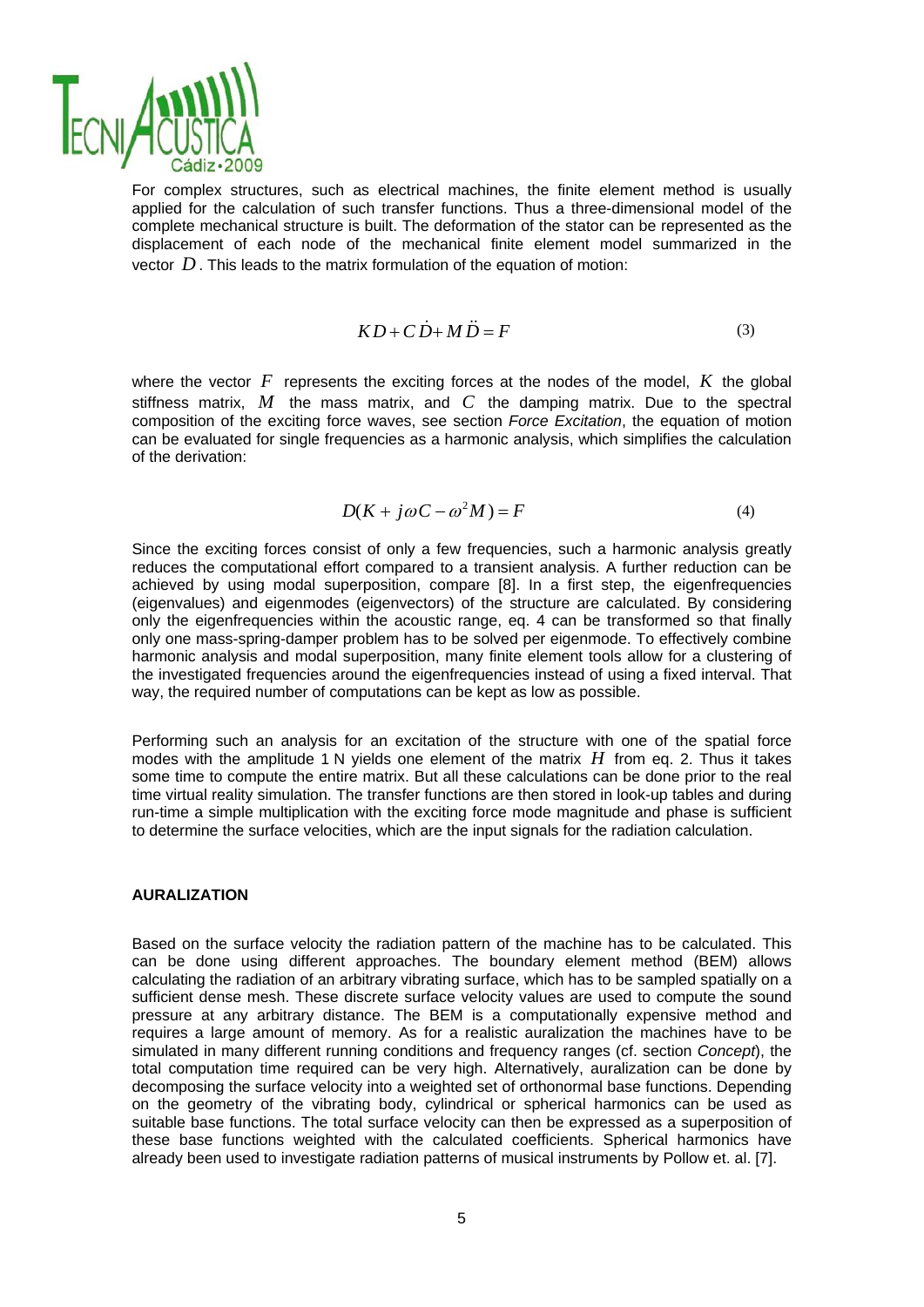

Figure 6: Encoding of the directivity in terms of spherical harmonics coefficients to reduce memory usage.

As the lower order coefficients dominate the far-field radiation of the vibrating object, the computation time and memory requirements can be reduced significantly by deleting coefficients of higher order and/or very low energy. Furthermore, the far-field radiation of the used base functions for the surface velocity can be pre-computed. A change of the surface velocity thus results in an inexpensively calculated change of coefficients, which then can be used to gain the far-field radiation by simple superposition. Drawback of this method is the constraint to cylindrical or spherical objects. In practice, however, such an approximation is usually acceptable as the lower order coefficients (small spatial change) are dominant for the far-field radiation.

#### **SUMMARY**

A concept for modularization of the entire auralization process of an electrical machine inside a working hall was presented. Real-time constraints led to pre-processing of time consuming simulations and linking the pre-calculated results to obtain the auralized binaural sound at runtime.

Interfaces between the simulation modules have been defined and the simulation modules and their sophisticated background have been presented in detail. As the inside of the modules has been already under extensive research in the last years, the linking of the knowledge of these disciples yields this new auralization concept.

Furthermore, the machine's signal and transfer characteristics are simulated for different, discrete working points and interpolation enables to auralize under various conditions inside a given range. A psychoacoustic approach, in terms of detection threshold and masking, leads to perception based quality of the final auralization result and effectively used simulation time.

The next step is the consequent implementation of this concept and the integration into the existing auralization software. First psychoacoustic listening test are to be performed to show the potential of the concept.

## **REFERENCES**

[1] M. Boesing, K. Kasper and R. De Doncker. Vibration excitation in an electric traction motor for a hybrid electric vehicle. In INTER-NOISE 2008, the 37th International Congress and Exposition on Noise Control Engineering, Shanghai, China, November 2008.

[2] J.J.C. Gyselinck, L. Vandevelde and J.A.A. Melkebeek. Multi-slice FE modeling of electrical machines with skewed slots-the skew discretization error. Magnetics, IEEE Transactions on, 37(5):3233–3237, 2001.

[3] Heinz Jordan. Geräuscharme Elektromotoren. Verlag W. Giradet, Essen., 1950.